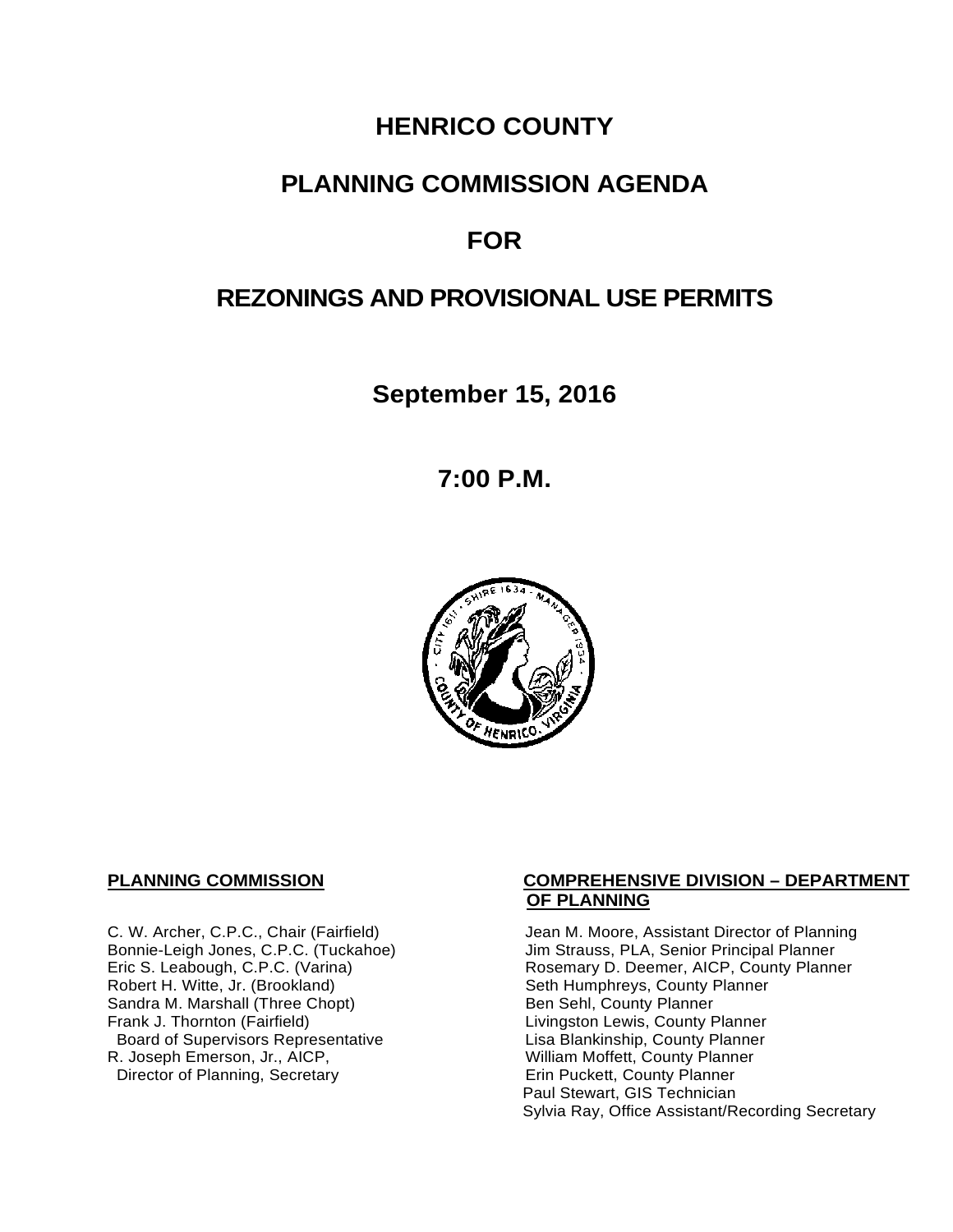## **PLANNING COMMISSION REZONING MEETING FINAL AGENDA SEPTEMBER 15, 2016**

### **BEGINNING AT 5:30 P.M.**

**DINNER AND WORK SESSION:** County Manager's Conference Room to review and continue discussion on the following:

- 1) To receive information on the Board of Supervisors action authorizing the initiation of a study for an MTP Amendment regarding Dominion Club Drive.
- 2) The Planning Commission will discuss potential changes to the Code of the County of Henrico to Allow Front Porches on Certain Dwellings by Provisional Use Permit.
- 3) The Planning Commission will discuss potential changes to the Code of the County of Henrico to Improve the Zoning Ordinance Regulation of Signs.

### **BEGINNING AT 7:00 P.M.**

**WELCOME:**

**PLEDGE OF ALLEGIANCE:**

**RECOGNITION OF NEWS MEDIA:**

**CALL TO ORDER:**

**REQUESTS FOR WITHDRAWALS AND DEFERRALS: (0); (3)**

**REQUESTS FOR EXPEDITED ITEMS: (0)**

**CASES TO BE HEARD: (3)**

### **TUCKAHOE:**

None.

### **BROOKLAND:**

### *(Deferred from the July 14, 2016 Meeting)*

**PUP2014-00001 Malachi M. Mills for Bobby Marchetti:** Request for a Provisional Use Permit under Sections 24-58.2(d), 24-120 and 24-122.1 of Chapter 24 of the County Code in order to allow outdoor dining for a proposed restaurant on part of Parcel 767-757-6829 located 95' east of the east line of Hungary Spring Road approximately 1,025' south of its

### **September 16, 2016**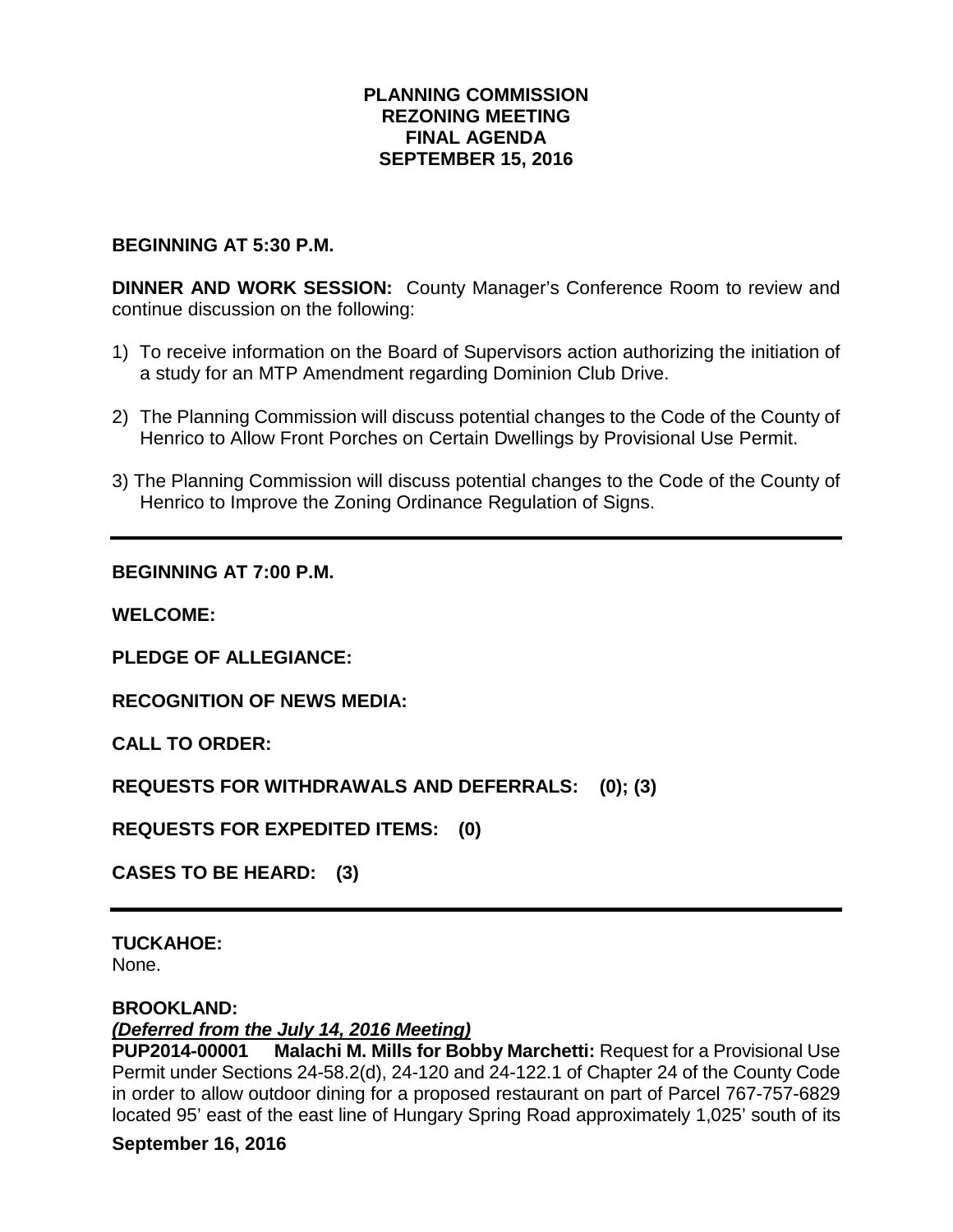intersection with Staples Mill Road (U.S. Route 33). The existing zoning is B-2C Business District (Conditional). The 2026 Comprehensive Plan recommends Commercial Concentration and Office. **Staff – Lisa Blankinship (Deferral Requested to the November 10, 2016 Meeting)** 

**Deferred to the November 10, 2016 Meeting**

#### **VARINA:**

#### *Deferred from the June 9, 2016 Meeting)*

**SIA2015-00002 Osborne Turnpike - Dominion Virginia Power Electric Substation:** The Department of Planning has received a request from Dominion Virginia Power to initiate a Substantially In Accord study of a proposed site for an electric substation. The proposed substation site would use 1.53 acres of part of Parcel 798-696-8886 located along the west line of Osborne Turnpike approximately 1,150 feet south of Equestrian Way. The existing zoning of the subject area is A-1 Agricultural District. The 2026 Comprehensive Plan recommends Traditional Neighborhood Development. **Staff – William Moffett (Deferral Recommended to the January 12, 2017 Meeting) Deferred to the January 12, 2017 Meeting**

### *(Deferred from the August 11, 2016 Meeting)*

**REZ2016-00026 David L. and Charlotte Y. Holley:** Request to rezone from B-1 Business District to B-2C Business District Parcel 826-716-2217 containing .427 acres located at the southwest intersection of W. Williamsburg Road (U.S. Route 60) and S. Confederate Avenue. The applicant proposes a gun shop. The use will be controlled by zoning ordinance regulations and proffered conditions. The 2026 Comprehensive Plan recommends Commercial Concentration. The site is located in the Enterprise Zone and the Airport Safety Overlay District. **Staff – Rosemary Deemer**

**Recommended for Denial**

**FAIRFIELD: James W. Theobald for HHHunt:** Request to conditionally rezone from A-1 Agricultural District to R-5AC General Residence District (Conditional) Parcel 779- 773-4325 containing 7 acres located at the terminus of Winfrey Road. The applicant proposes single family residences. The R-5A District allows a minimum lot area of 5,625 square feet and a gross density of 6 units per acre. The use will be controlled by proffered conditions and zoning ordinance regulations. The 2026 Comprehensive Plan recommends Suburban Residential 1, density should not exceed 2.4 units per acre. **Staff – Seth Humphreys**

**Recommended for Approval**

#### **THREE CHOPT:**

### *(Deferred from the July 14, 2016 Meeting)*

**REZ2016-00001 Andrew M. Condlin for Windsor Enterprises Corp.:** Request to conditionally rezone from A-1 Agricultural District and R-2AC One-Family Residence District (Conditional) to R-2AC One-Family Residence District (Conditional) Parcels 741- 771-3734, 741-771-2432, and part of Parcels 740-771-9736, 741-771-6359, 741-772- 9212, -5941,-4776, -0892, and 741-773-2144 containing 29.97 acres located at the terminus of Ellis Meadows Lane and along portions of the southern and eastern property boundaries of the Estates at Grey Oaks. The applicant proposes single-family residences.

### **September 16, 2016**